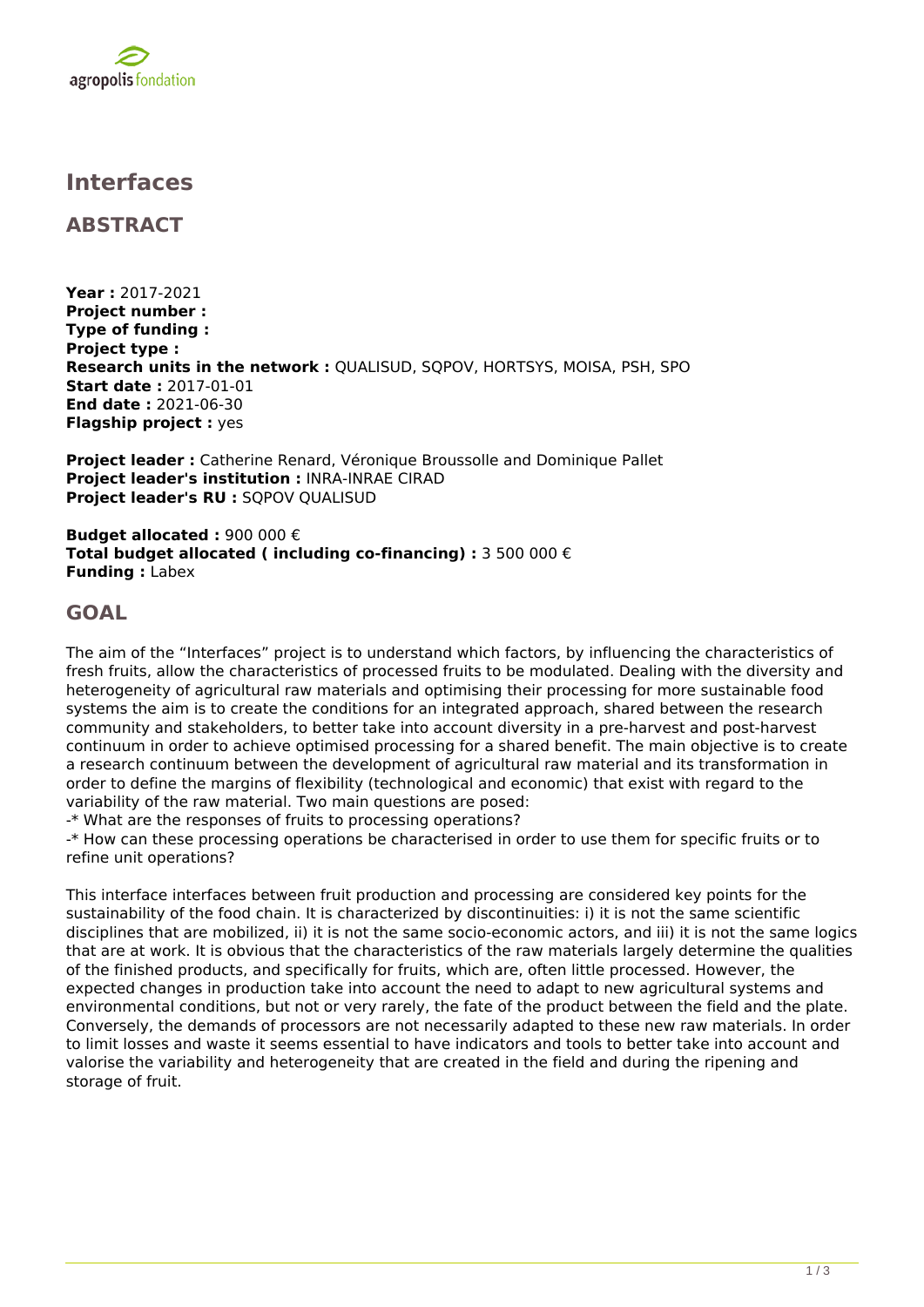

## **ACTION**

The combinations of fruits and processed products were chosen as examples of typical behaviour, related to ecophysiological conditions: apples in compote (with the issue of structural dry matter content and cell size as determinants of texture), mangoes in dried mango (with the issue of content and nature of sugars present), and grapes in wine (with the issue of the impact of ripening on the extraction of polyphenols).

To demonstrate the possibility to make scientists work together on both sides of this interface to better build together the qualities of the products ultimately consumed, taking into account their variability, the project is structured in five "workpackages" answering scientific questions:

-\* How to identify and quantify the variability and heterogeneity of fruits through the development of indicators and tools allowing rapid qualification as well as the integration of operator knowledge, from the field to the plant (WP1)

-\* How the microstructure of fruits, itself influenced by pre-harvest conditions, can influence the characteristics of processed products, and how this microstructure can interact with unit operations (WP2)

-\* What is the microbial ecosystem of fruits, a major cause of invisible variability in the production chain from tree to plate? Do the culture systems and conditions influence the microbial communities that produce mycotoxins or the microorganisms responsible for alterations, or even possibly protective species allowing the biopreservation and production of fermented food (WP3)

-\* How does the interaction between the environment and cropping systems modulate the quality of the fruit at harvest? How will this information allow the estimation of fruit variability at harvest and allow the design of agronomic practices to obtain the desired processed fruit? Is it possible to link the pre and postharvest models? (WP4)

-\* How to take into account the variability in the fruit in the value chain? What are the challenges of the different stakeholders and how can the market be regulated? Are there generic questions that could be used to guide the identification of quality? (WP5)

The "Interfaces" project brings together five entities of the Agropolis Fondation network: UMR SQPOV and UMR Qualisud as coordinators, UR PSH and HORTSYS, UMR SPO and UMR MOISA. INTERFACES had an impact on the relationship of this research community on several fronts of research.

From its start, the project encouraged doctoral training with the integration of seven PhD students in the different WPs, as well as two post-doctoral scientists.

## **RESULTS**

The approaches emphasise developments in instrumentation (adaptation, method creation, database consolidation, quality model from fruit data). At the stage of each fruit, there is significant potential for progress through the programme. Some results are original or confirm mechanistic hypotheses, they clearly show the significant role of storage/maturation (more on apple than on mango). The mechanistic hypotheses concerning the determinants of the impacts of processing appear to be reliable for apples (ability to detach cells during crushing).

The project started in January 2017 for a contractual period of 4 years. Finally, with an extension, the project ended in June 2021. A symposium organized in November 2020 enabled us to return most of the results to the scientific community. Unfortunately, the closing meeting planned for 2021 could not take place due to health restrictions. Follow-ups are planned as part of the inter-unit collaborations set up in this flagship project. Finally, the scientific results are substantial; they have enabled 16 published papers, 4 submitted papers, 13 manuscripts in preparation and at least 22 oral communications and posters in national and international conferences (in the context of the Covid19 pandemics). This project has enabled connections between the teams involved and other research teams.

Significant efforts have been made to train the young researchers associated with the project.